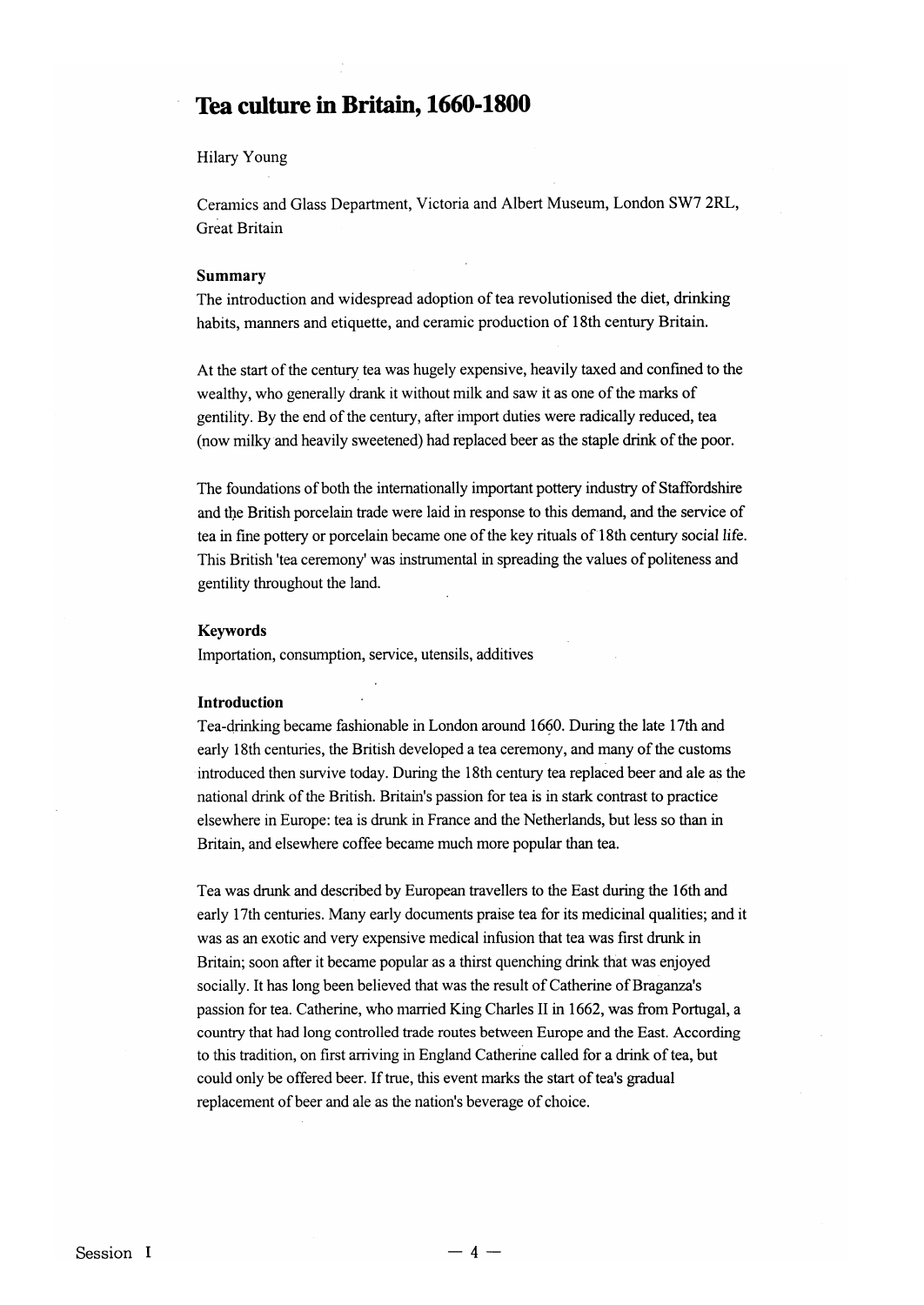### The British Tea Ceremony and its utensils

The British East India company, which held the monopoly of British trade with the East, did not import tea on a commercial scale until 1678, after which it was shipped in ever increasing quantities. At this time tea was a very costly luxury: a pound oftea (approximately 0.45 kilogram) usually cost more than a skilled craftsman might earn in a week. Tea therefore became something to show off; and so began the British tea ceremony, which allowed a host to display his wealth, command of etiquette and worldly know-how, at the same time as extending hospitality to guests.

During the 18th century, tea was usually prepared by the lady of the house. Women also drank tea after dinner, while men continued to drink alcohol. Tea was served in doors, or in tea gardens, and men also drank it in coffee-houses. The utensils required for the domestic service of tea were many and expensive. At the very least, a silver teapot, teakettle and canisters, together with porcelain tea-bowls or cups, were required; and many tea equipages included a milk jug, a hot-water pot or urn, a slop basin, a sugar bowl and tongs, a tray, teaspoons, plates and other items. Canisters were often fitted with a lock to prevent servants stealing their contents, and the kettle was usually made of silver, as it was used in front of guests. Only after about 1800-20 -- by which date tea had slipped down the social scale -- were the kettle and canisters confined to the kitchen, where tea was now generally prepared. For much of the 18th century handleless tea-bowls of the type imported from China were preferred to handled-cups. Satires occasionally show tea being drunk from the saucer, but this was not done in polite company. Guests indicated that they had drunk enough by turning the cup over or placing a teaspoon in the bowl. Until this was done it was considered bad manners to refuse more tea when offered.

Until the 1740s, almost all porcelain used in Britain was imported from China. Few of the newly established mid-18th century English porcelain factories were commercially successful. But Britain's passion for tea prompted a complete reorganisation of the Staffordshire Potteries, leading eventually to this region's emergence as a major international production centre for ceramics.

Paintings show that tea-bowls could be held in a number of ways, all of which were difficult to maintain, and it is clear that being able to hold a tea-bowl with elegance and ease was an important social distinction. There are quite a number of paintings of families drinking tea, and it is indicative of the importance of tea in the lives of the wealthy that they chose to be commemorated in this way.

One of the reasons why tea came to play such a major role in British social life was that, unlike food, it could be offered to anyone at anytime without breaking the rules of decorum. Its service provided a focal point for social activities, enabling people of differing rank to meet and converse, and helped spread the values of'polite' values of refinement, sociability and gentility up and down the country.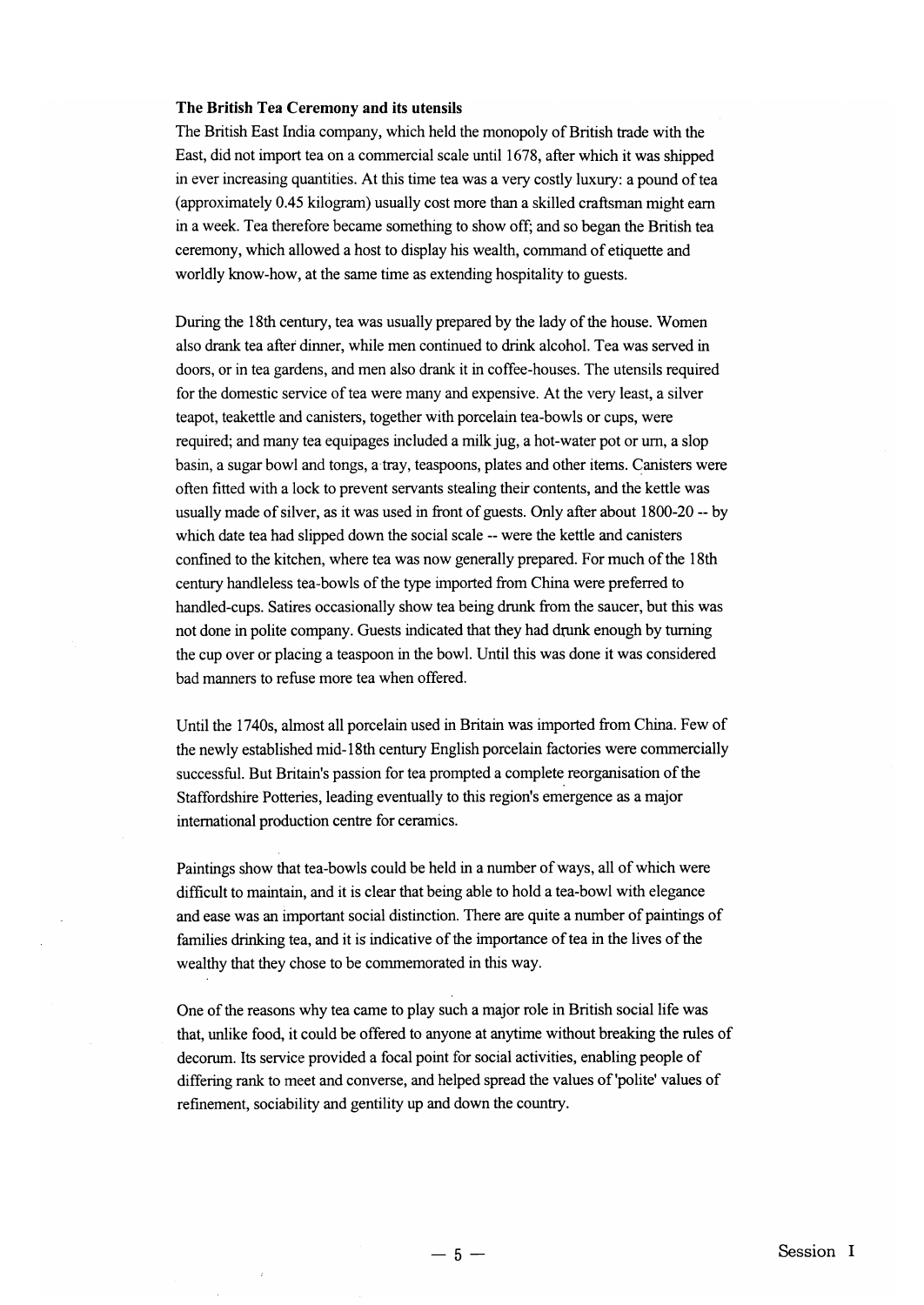#### Green and black teas, milk, sugar and alcohol

Both green and black teas were drunk in 17th and 18th century Britain, the black varieties being much cheaper. Until the 1840s, when tea plants were first successfully cultivated in India, all Britain's tea came from China. The most popular black tea was bohea, but varieties of pekoe, souchong and congou were also imported. Green teas included imperial hyson, gunpowder, and singlo or twankay. Europeans felt that green teas had a more subtle flavour than black, but that black teas tasted better with milk. This was added to tea counteract tea's bitter taste, much as with coffee and chocolate, and it may have been from these drinks that the habit of adding milk spread to tea. Although used as early as the 1660s, milk was probably not commonly drunk with tea in Britain before the 1720s. It was about this date that black teas overtook green varieties in popularity, and the two developments were no doubt connected. By the mid-18th century strong black teas were being imported in far greater quantities than green. It was not until the 1830s that merchants began creating flavoured blends such as Earl Grey, which is still enormously popular today.

Sugar was also often added to tea from its earliest use in England. The earliest viable process for refining sugar dates from the 1650s, thus paving the way for the West's adoption of tea, coffee and chocolate, all of which were considered bitter in taste. Britain's sugar came from cane plantations in the West Indies, which lead many to boycott sugar in protest against the slave trade during the years around 1800. Spirits such as rum and brandy and cordials (alcoholic drinks made from fruit) were often served with tea. This may seem strange, although it is perhaps no odder than drinking brandy.with after-dinner coffee, as often done in the West today.

## Importation, taxation and adulteration

Early in the 18th century tea could be enormously expensive, although it fell in price as imports increased. Figures increased steadily: £14,000 worth was imported in 1700; £179,000 in 1730; £969,000 in 1760; and £1,777,000 in 1790. By the second half ofthe century tea had come to form the single largest component in value of European trade with China. As early as 1698 the British government who introduced a specific tax on dry tea. Urged on by breweries, this was increased every few years. Eventually the duty stood at nearly 100% the cost of the tea when sold at auction. The celebrated Boston Tea Party of 1773, when three shiploads oftea were dumped into Boston harbour, was triggered by the British government's attempts to impose its high duties on the tea re-exported to its American colonies.

Given these high import duties, it is hardly surprising that smuggling was rife: indeed, it has been estimated that nearly half the tea drunk in Britain was smuggled in. High prices also encouraged adulteration by unscrupulous merchants. Some cheap black teas offered for sale were actually made from used or mouldy tea leaves; others were made from leaves

 $-6-$